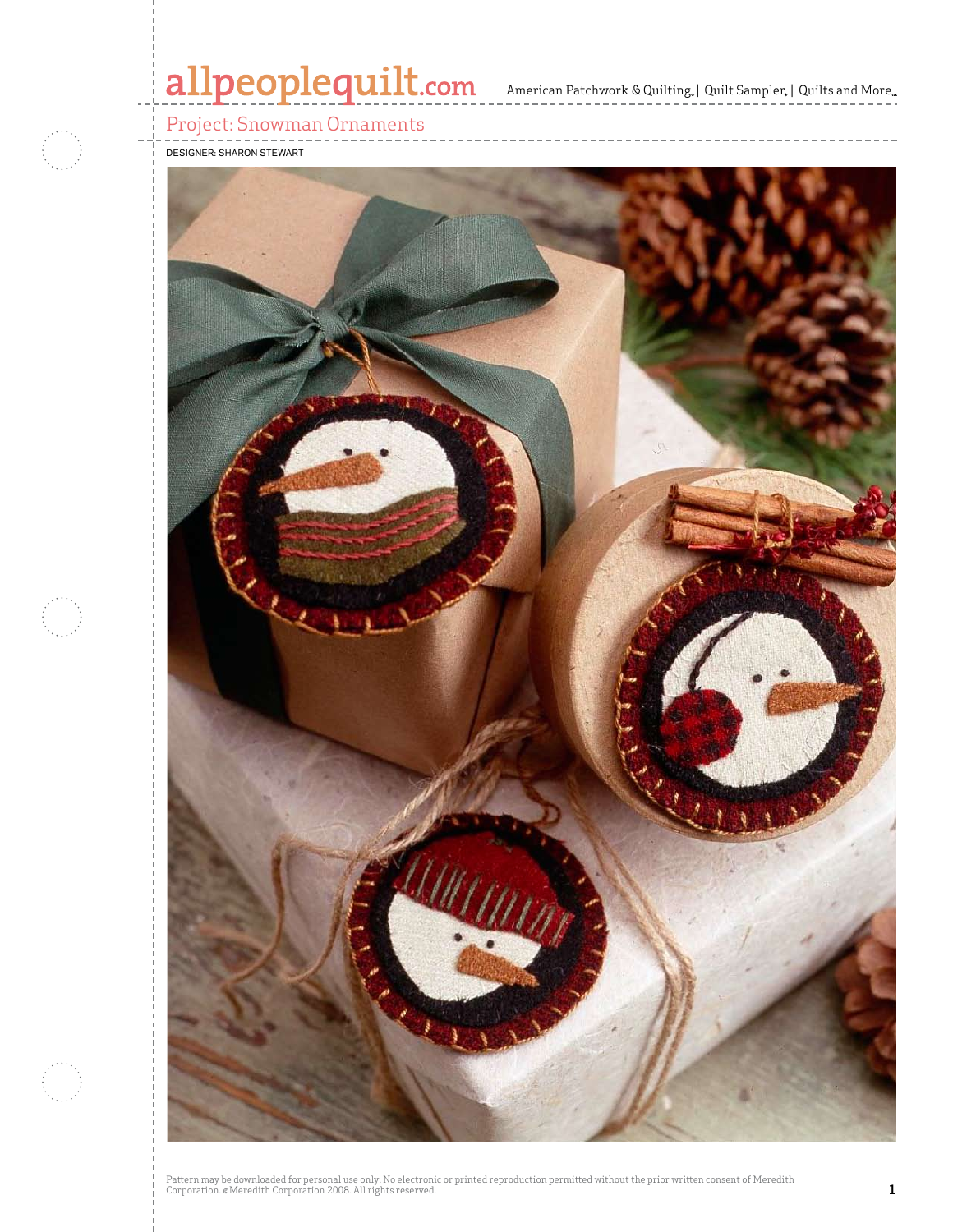## allpeoplequilt.com

Project: Snowman Ornaments

### Designer Notes

"You'll find yourself making these ornaments in multiples," says designer Sharon Stewart. To felt your own wool, machine-wash 100% wool in hot-water/cool-rinse cycle with a small amount of detergent; machine-dry it.

### Materials for Three Ornaments

- 3-3" squares of felted black wool for appliqué foundations
- 6-4" squares of felted dark red wool for backing
- 3-3" squares of felted ivory wool for snowman appliqués
- **1**" square of felted red-and-black check wool for earmuff appliqué
- **•**  2" square of felted rust wool for carrot nose appliqué
- 2×3" piece of felted moss green wool for scarf appliqué
- 2×3" piece of felted red wool for hat appliqué
- **•**  Perle cotton: gold
- **•** Embroidery floss: ivory, red, dark green, dark brown, black and green

Finished ornament: 3" diameter

### Cut Fabrics

To make the best use of your fabrics, cut the pieces in the following order: **From dark red wool, cut: •**  6 of Pattern A **From ivory wool, cut: •**  1 each of patterns C, G, and J **From red-and-black check wool, cut: •**  1 of Pattern H **From rust wool, cut: • 1** each of patterns F, I, and K **From moss green wool, cut: •**  1 of Pattern L

- **From red wool, cut:**
- 1 each of patterns D and E

#### Create the Snowman with Hat

- 1. Position all pieces for the ornament on the black wool 3" square to ensure placement. Then, remove all pieces except ivory wool C piece; pin in place. Using one strand of ivory embroidery floss and tack stitches, stitch in place.
- 2. Layer the red wool D and E pieces atop the stitched ivory piece. Using one strand of red embroidery floss and long tack stitches, stitch in place.

 Using three strands of green embroidery floss and long straight stitches, add stripes to the hat's E piece.

 At the top of the hat, use three strands of dark green floss to stitch two small straight stitches topped with a once-wrapped French knot.

 To make a French knot, see diagram, pull the floss through at the point where the knot is desired (A). Wrap the floss around the needle the number of times specified. Insert the tip of the needle into the fabric at B,  $\frac{1}{16}$ " away from A. Gently push the wraps down the needle to meet the fabric. Pull the needle and trailing floss through the fabric slowly and smoothly.

- **3.** Place the rust F piece atop the ivory piece. With one strand of dark brown embroidery floss and tack stitches, stitch in place.
- 4. To make eyes, use three strands of black embroidery floss to stitch twice-wrapped French knots.

#### Create Snowman with Earmuff

- **1.** Center the ivory wool G piece atop a black wool 3" square; pin in place. Using one strand of ivory embroidery floss and tack stitches, stitch in place.
- 2. Place the red-and-black check wool H piece atop the stitched ivory piece. Using one strand of black embroidery floss and tack stitches, stitch in place.
- **3.** Place the rust I piece atop the ivory piece. With one strand of dark brown embroidery floss and tack stitches, stitch in place.
- 4. To make eyes, use three strands of black embroidery floss to stitch twice-wrapped French knots.
- **5.** Using black perle cotton, stemstitch an earmuff headband. To stem-stitch, pull your needle up at A, see diagram, then insert it back into the fabric at B, about 3⁄8" away from A. Holding the thread out of the way, bring your needle back up at C and pull the thread through so it lies flat against the fabric. The distances between A, B and C should be equal. Pull gently with equal tautness after each stitch. Continue in the same manner, holding the thread out of the way on the same side of the stitching every time.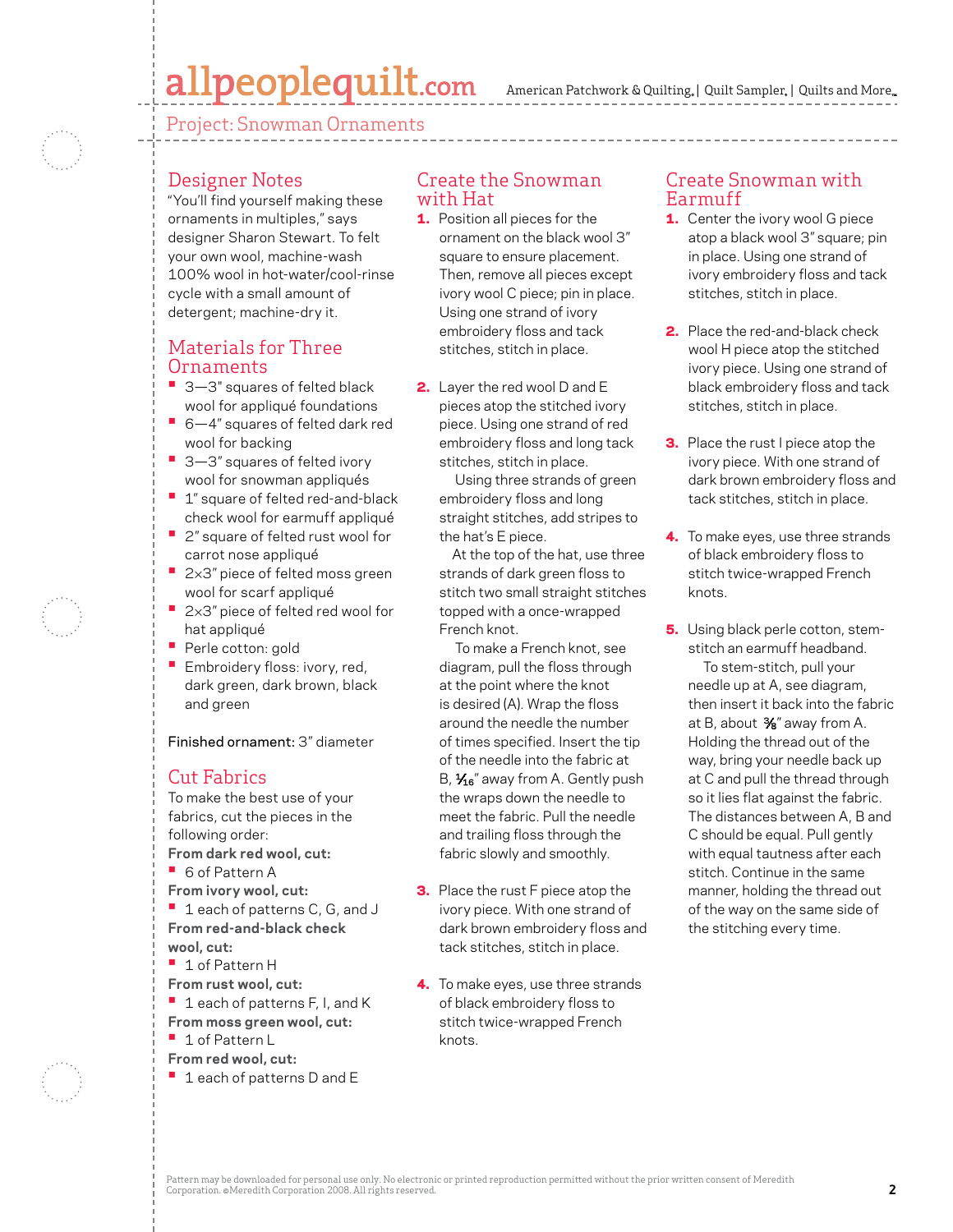## allpeoplequilt.com

American Patchwork & Quilting,  $|$  Quilt Sampler,  $|$  Quilts and More,

Project: Snowman Ornaments

#### Create the Snowman with Finish Ornaments Scarf

- 1. Position all pieces for the ornament on the back wool 3" square to ensure placement. Remove all pieces except the ivory wool J piece; pin in place. Using one strand of ivory embroidery floss and tack stitches, stitch in place.
- 2. Place the rust K piece atop the ivory piece. With one strand of dark brown embroidery floss and tack stitches, stitch in place.
- **3.** Place the moss green L piece atop the ivory piece. With one strand of green embroidery floss and tack stitches, stitch in place.
- 4. Using six strands of red embroidery floss, stem-stitch stripes on the moss green L piece.
- **5.** To make eyes, use three strands of black embroidery floss to stitch twice-wrapped French knots.

- **1.** Using Pattern B, cut each appliquéd black square into a circle, being sure to leave  $\frac{1}{4}$ " around the design.
- 2. Center and stitch one black circle to a dark red A circle, using one strand of black embroidery floss and a tack stitch.
- **3.** With wrong sides together, align a stitched red A circle with an unstitched red A circle. Using gold perle cotton, start at the top of each ornament and blanket stitch around the edge of the dark red circle; leave a 4" tail at the beginning. At the end, run your thread under the first stitches, tie a knot with the beginning thread, and leave a 4" tail. Cut the tails to the same length and knot together to form a hanging loop.

 To blanket-stitch, refer the diagram. First pull your needle up at A, form a reverse L shape with the thread, and hold the angle of the L shape in place with your thumb. Then push your needle down at B and come up at C to secure the stitch.



French Knot



Stem Stitch



Blanket Stitch Blanket Stitch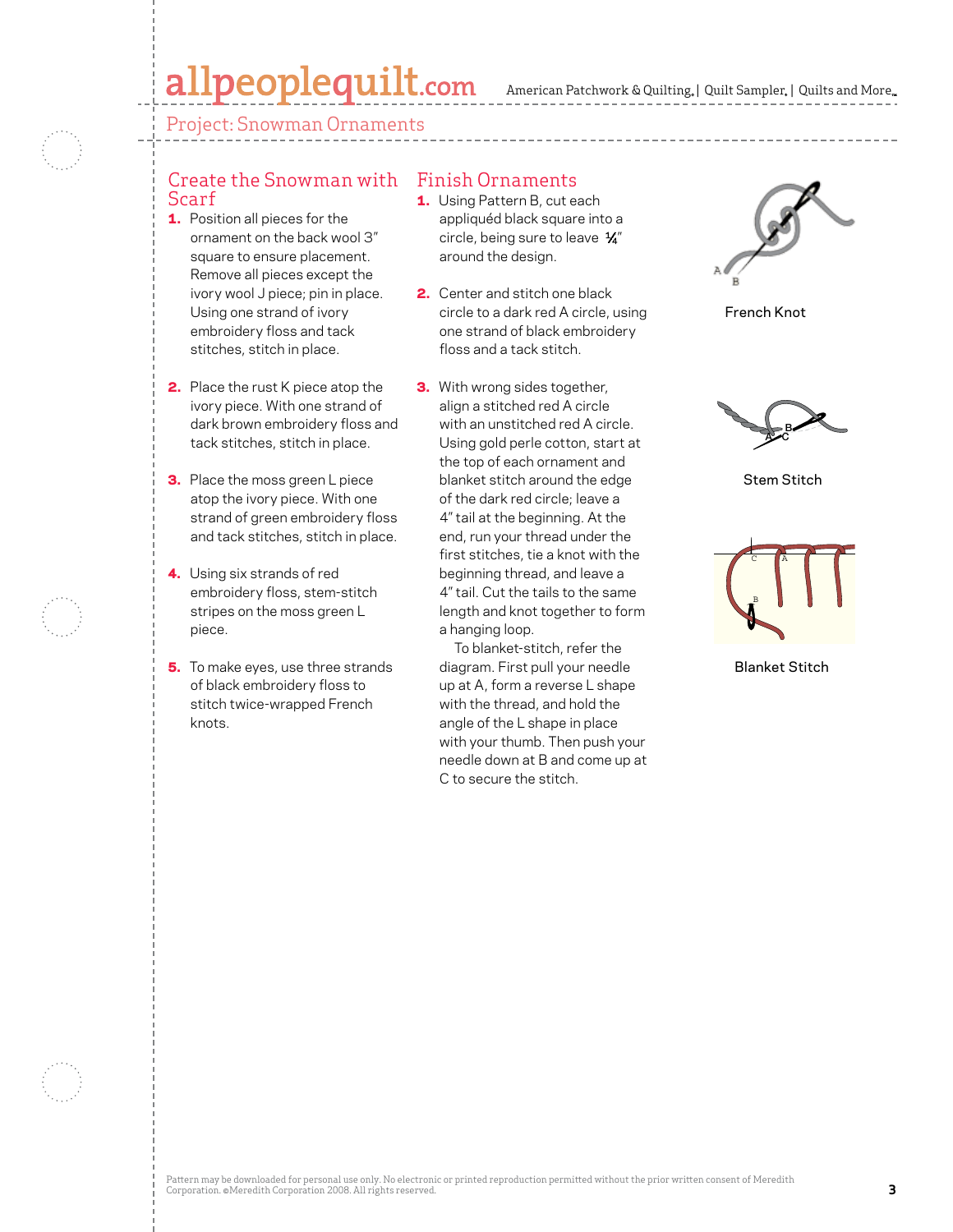American Patchwork & Quilting, | Quilt Sampler, | Quilts and More

Project: Snowman Ornaments



Ornament Placement Diagrams

B

A